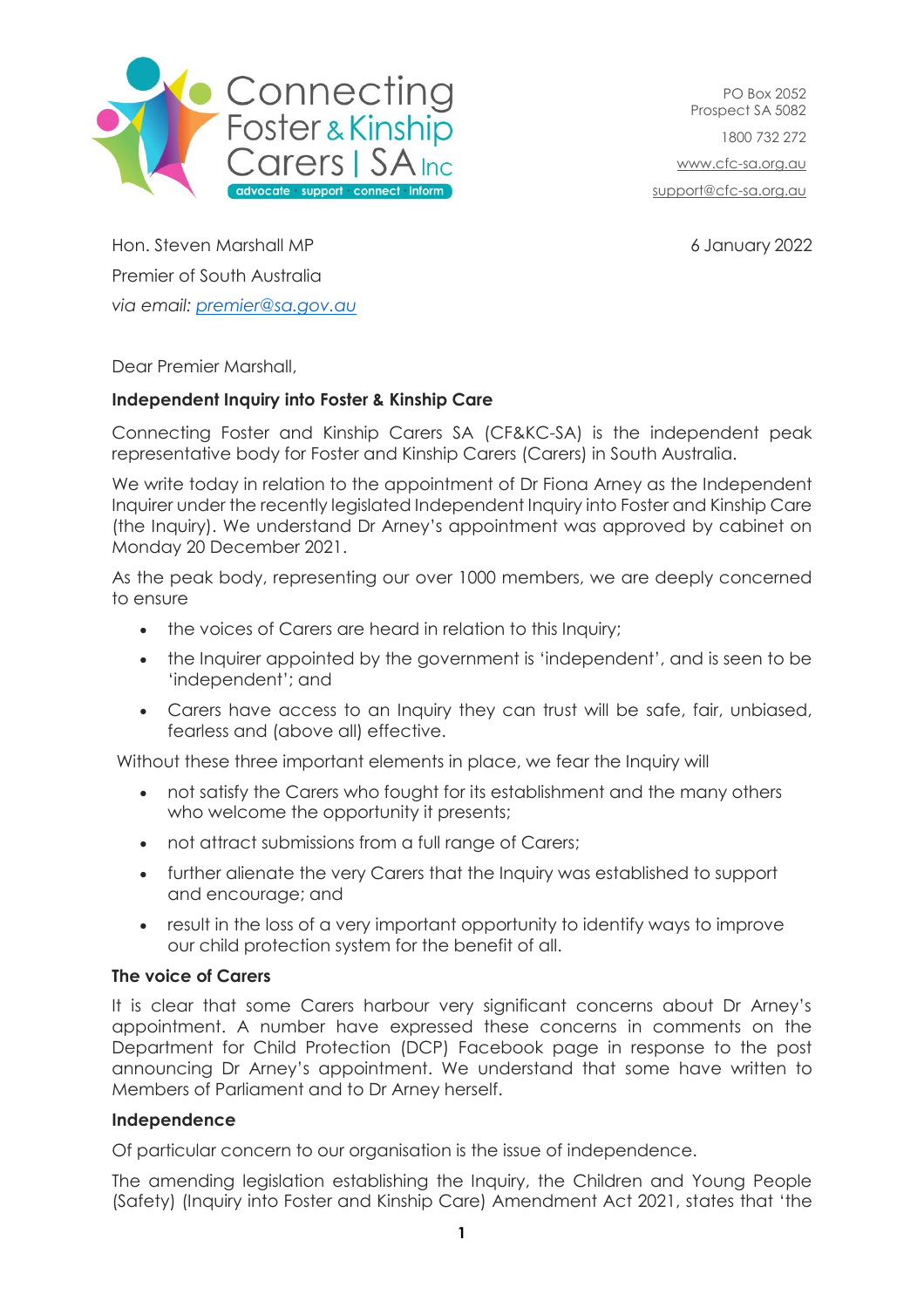

PO Box 2052 Prospect SA 5082 1800 732 272 [www.cfc-sa.org.au](http://www.cfc-sa.org.au/) [support@cfc-sa.org.au](mailto:support@cfc-sa.org.au)

inquiry must be conducted by a person who is independent of the Department and not involved in the administration, operation or enforcement of this Act'.

This legislated independence is vital - in order for Carers to have faith in both the process and the outcome of the Inquiry.

In response to Carer concerns, The Hon. John Darley MLC convened a meeting with Dr Arney to discuss the Inquiry on 30 December 2021. The meeting was attended by two representatives from our organisation (Megan Hender, Chair; and Kelly Mathews, Board Member and Kinship Carer), two representatives from the Carer Project (Joyce Woody and Lisa O'Malley), Ms Belinda Valentine and Mr Ted Lee (a member of Mr Darley's staff). Dr Arney graciously submitted herself to be questioned by all those present. Our organisation came away from the meeting with

- a better understanding of Dr Arney's considerable skills and experience;
- a favourable view about Dr Arney's knowledge of the area and her commitment to improving the child protection system;
- a belief that Dr Arney's appointment met the legislation in that she was 'independent of the Department' and 'not involved in the administration, operation or enforcement' of the Act; and
- a determination to fully embrace the Inquiry with Dr Arney at its helm.

However since that meeting it has become clear that issue of independence has not been fully resolved. Some Carers continue to express considerable and (in some cases new) concerns - including that Dr Arney, her previous employer the Australian Centre for Child Protection (ACCP), and DCP are inextricably linked. To support this contention some Carers cite (amongst other things) that

- ACCP received considerable funds from DCP and other government departments during Dr Arney's tenure;
- Dr Arney has co-authored articles with senior DCP executives; and
- Senior DCP staff have been appointed as Adjunct Professors at ACCP.

## **An Inquiry that Carers trust**

Whether these (and other) assertions are right, or whether they amount to a lack of independence, is not a matter for our organisation to determine. Our concern is that Carers have faith in the Inquiry and, in particularly, trust that it is being run at arm's length from DCP.

We therefore call for these Carer concerns to be heard, respected, resolved and responded to by government at the earliest opportunity, and (if the Inquiry is to be successful) certainly before the Inquiry gets underway.

We have addressed this call to you as

- we understand cabinet made the appointment;
- we believe for these issues need to be resolved at arm's length from DCP; and
- we believe the responsibility for the resolution of these issues lies with government, not with the appointed Inquirer.